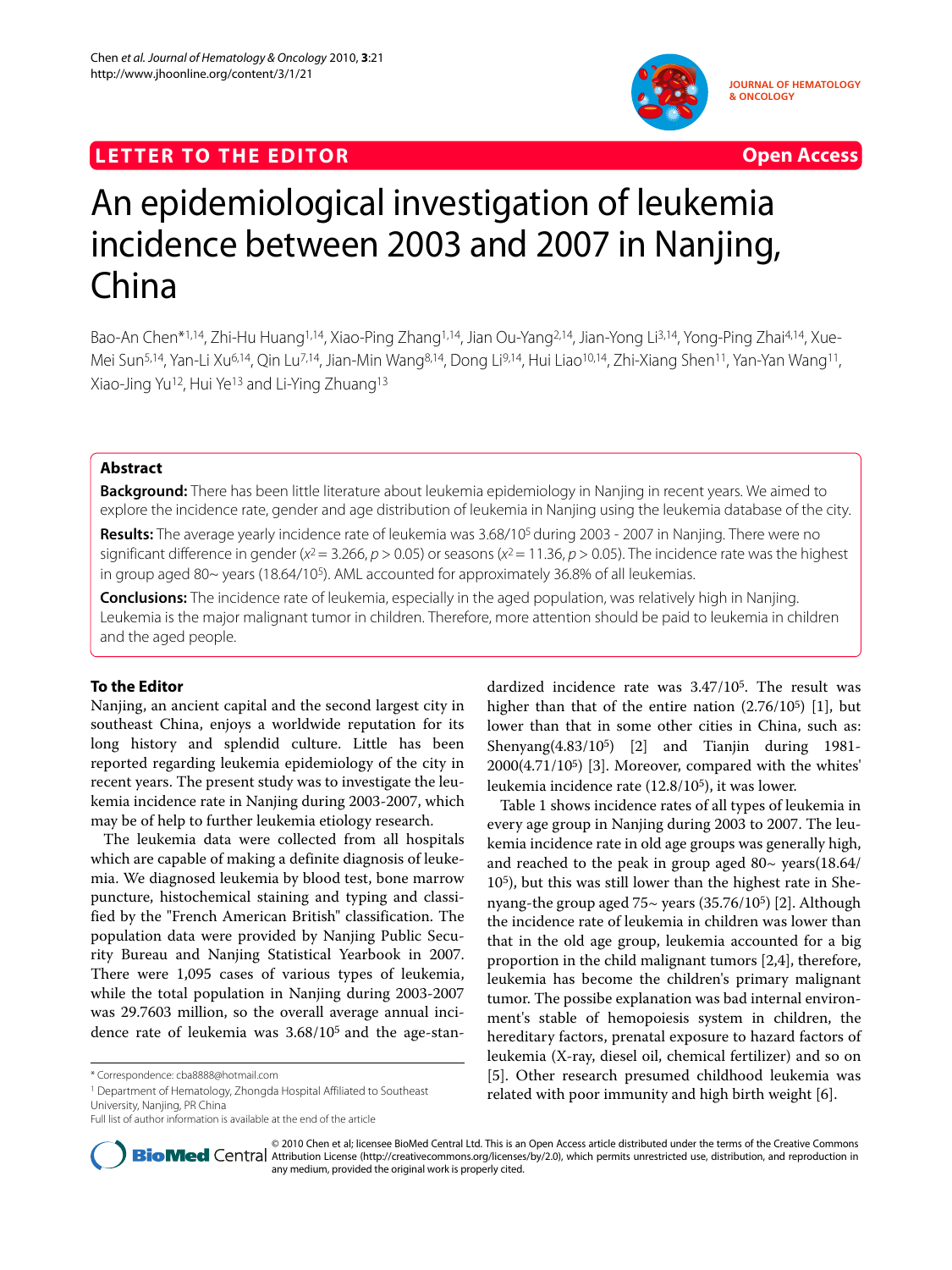| Age (year)           | Rate(1/105) |             |             |             |             |             |              |
|----------------------|-------------|-------------|-------------|-------------|-------------|-------------|--------------|
|                      | AML         | <b>ALL</b>  | <b>AUL</b>  | <b>CLL</b>  | <b>CML</b>  | Other       | <b>Total</b> |
| $0\sim$              | 0.49        | 2.95        | 0.49        | $\mathbf 0$ | $\mathbf 0$ | $\mathbf 0$ | 3.93         |
| $1\sim$              | 0.23        | 3.60        | 0.46        | $\mathbf 0$ | 0.12        | 0           | 4.41         |
| $5~\sim$             | 0.48        | 1.51        | 0.14        | 0.07        | 0.14        | $\pmb{0}$   | 2.34         |
| $10-$                | 0.77        | 0.68        | 0.14        | 0.1         | $\pmb{0}$   | 0.05        | 1.74         |
| $15-$                | 0.43        | 1.06        | 0.09        | $\mathbf 0$ | 0.26        | 0.04        | 1.87         |
| $20-$                | 1.15        | 0.92        | 0.15        | 0.04        | 0.42        | 0.15        | 2.85         |
| $25-$                | 0.75        | 0.37        | $\mathbf 0$ | 0.04        | 0.45        | 0           | 1.61         |
| $30-$                | 0.56        | 0.41        | 0.09        | 0.03        | 0.38        | 0.03        | 1.50         |
| $35-$                | 0.98        | 0.26        | 0.2         | 0.1         | 0.85        | 0.07        | 2.46         |
| $40~\sim$            | 1.42        | 0.49        | 0.49        | 0.31        | 1.29        | 0.04        | 4.03         |
| $45-$                | 1.50        | 0.63        | 0.17        | 0.17        | 0.75        | 0.04        | 3.25         |
| $50-$                | 2.06        | 0.89        | 0.33        | 0.67        | 1.17        | 0.17        | 5.29         |
| $55-$                | 1.53        | 1.05        | 0.32        | 0.97        | 1.53        | 0.32        | 5.73         |
| $60-$                | 3.18        | 0.73        | 0.64        | 0.54        | 1.54        | 0.09        | 6.72         |
| $65-$                | 3.25        | 1.12        | 0.91        | 2.23        | 0.91        | 0.30        | 8.73         |
| $70-$                | 4.83        | 0.94        | 0.54        | 1.61        | 1.61        | 0.67        | 10.20        |
| $75-$                | 4.68        | 1.49        | 1.28        | 4.68        | 2.34        | 0.43        | 14.88        |
| $80-$                | 7.99        | $\mathbf 0$ | 0.44        | 6.21        | 3.11        | 0.88        | 18.64        |
| $85-$                | 2.55        | 1.27        | 2.55        | 3.82        | 3.82        | 1.27        | 15.29        |
| Total                | 1.35        | 0.81        | 0.27        | 0.41        | 0.73        | 0.11        | 3.68         |
| composition ratio(%) | 36.8        | 22.1        | 7.3         | 19.7        | 11.2        | 2.9         |              |

### **Table 1: Leukemia subtype incidence between 2003 to 2007 for different age groups in Nanjing, China**

Interestingly, AML accounted for approximately 25% of all leukemias in adults and 15%-20% in patients age  $\leq 15$ years in the Western world[[7\]](#page-2-6), which were both much lower than 36.8% in our research. The incidence rates of all types of leukemia especially non-AML types were lower in Nanjing.

The composition ratio of different subtypes of AML were: M2(36.17%), M3(26.60%), M5(11.35%), M4(10.28%), M1(6.74%), M6(4.96%), M7(2.13%), M0(1.77%), respectively. These were similar to the reports in the literature [[8,](#page-2-7)[9\]](#page-2-8).

By chi-square test, no significant difference was found between genders ( $x^2$  = 3.266,  $p$  > 0.05) or among seasons  $(x^2 = 11.36, p > 0.05)$ . And the 5-year incidence rate is relatviely stable.

Current study has provided detailed information of the leukemia epidemiology in Nanjing during the period 2003-2007. Long-term follow-up investigations are needed for better understanding of characteristics of leu-

kemia in Nanjing, including etiology, survival and risk indicators, which may lend support to the corresponding protocols for prevention and intervention.

#### **Abbreviations**

FAB: French-American-British Cooperation Group; ALL: acute lymphocytic leukaemia; AML: acute myeloid/myelogenous leukemia; CLL: chronic lymphocytic leukemia; CML: chronic myelocytic leukemia; AUL: acute unclassificatied leukemia.

#### **Competing interests**

The authors declare that they have no competing interests.

#### **Authors' contributions**

Bao-An Chen, Zhi-Hu Huang and Xiao-Ping Zhang collected the data and contributed to analysis and writing. Jian Ou-Yang, Jian-Yong Li, Yong-Ping Zhai, Xue-Mei Sun, Yan-Li Xu, Qin Lu, Jian-Min Wang, Dong Li, Hui Liao, Zhi-Xiang Shen, Yan-Yan Wang collected the data. Xiao-Jing Yu, Hui Ye, Li-Ying Zhuang did the statistical analyses.

#### **Acknowledgements**

We thank Nanjing Public Security Bureau for providing the population figures. This work was also supported by grants from Nanjing Medical Science and Technology Development Fundation(No. ZKX08015).